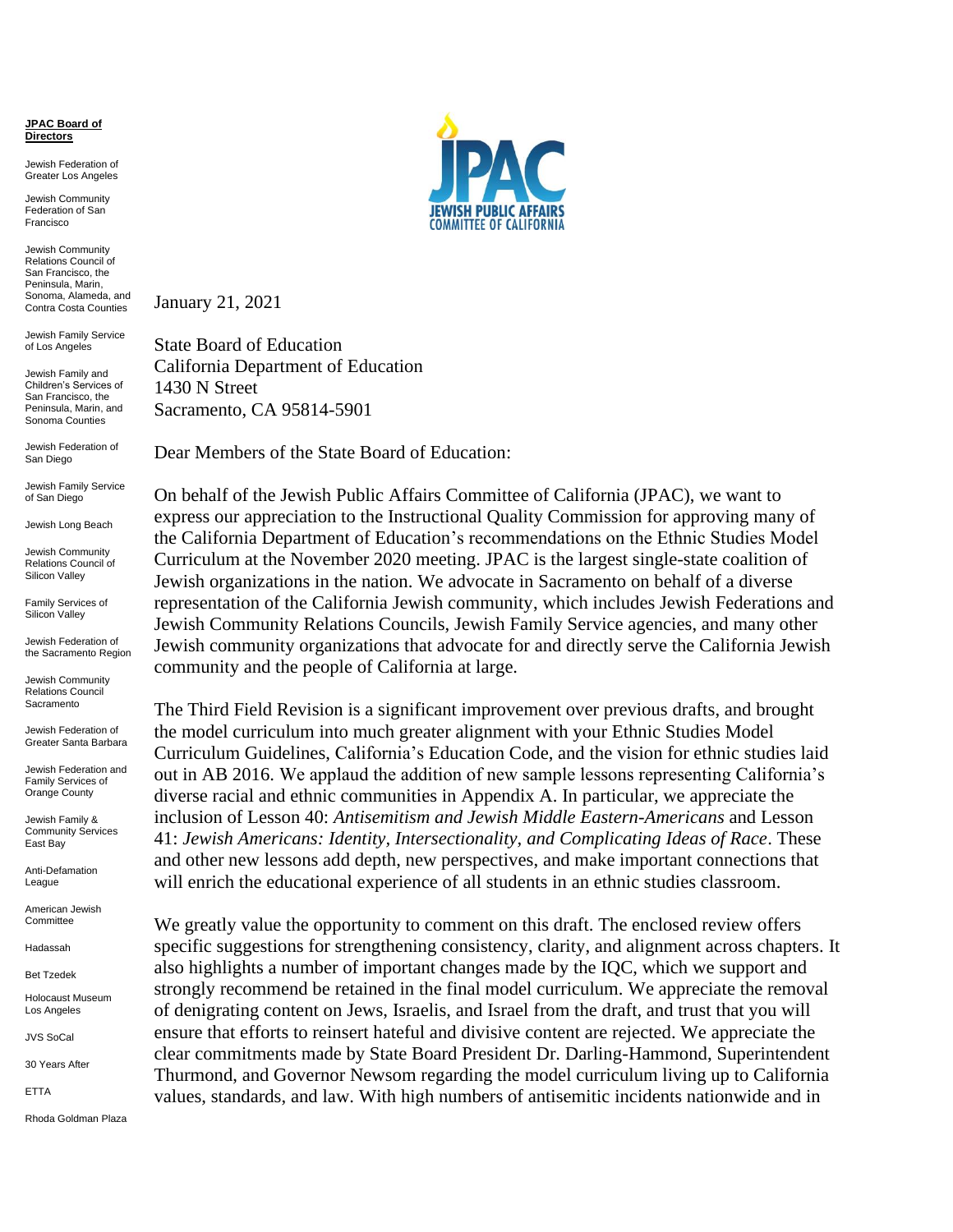California, we ask for your continued vigilance against the reinsertion of content that directly or indirectly seeks to divide and indoctrinate, rather than lift up, build understanding, and foster critical thinking.

The following signatories and JPAC member organizations are grateful to the members of the State Board of Education for your consideration of the recommended changes detailed in the enclosed review by the Institute for Curriculum Services. We appreciate your time and dedication, and the opportunity to provide input. We look forward to participating in the process and to seeing the adoption of a high-quality Ethnic Studies Model Curriculum that will enrich the educational experience of all of California's students.

Sincerely,

Allison Gingall

Allison Gingold Chair, Board of Directors, JPAC

Julie Zuch.

Julie Zeisler Executive Director, JPAC

Tyler Gregory Executive Director, Jewish Community Relations Council (JCRC), of San Francisco, the Peninsula, Marin, Sonoma, Alameda and Contra Costa Counties

Danny Grossman CEO, Jewish Community Federation and Endowment Fund (Bay Area)

Jay Sanderson President & CEO, The Jewish Federation of Greater Los Angeles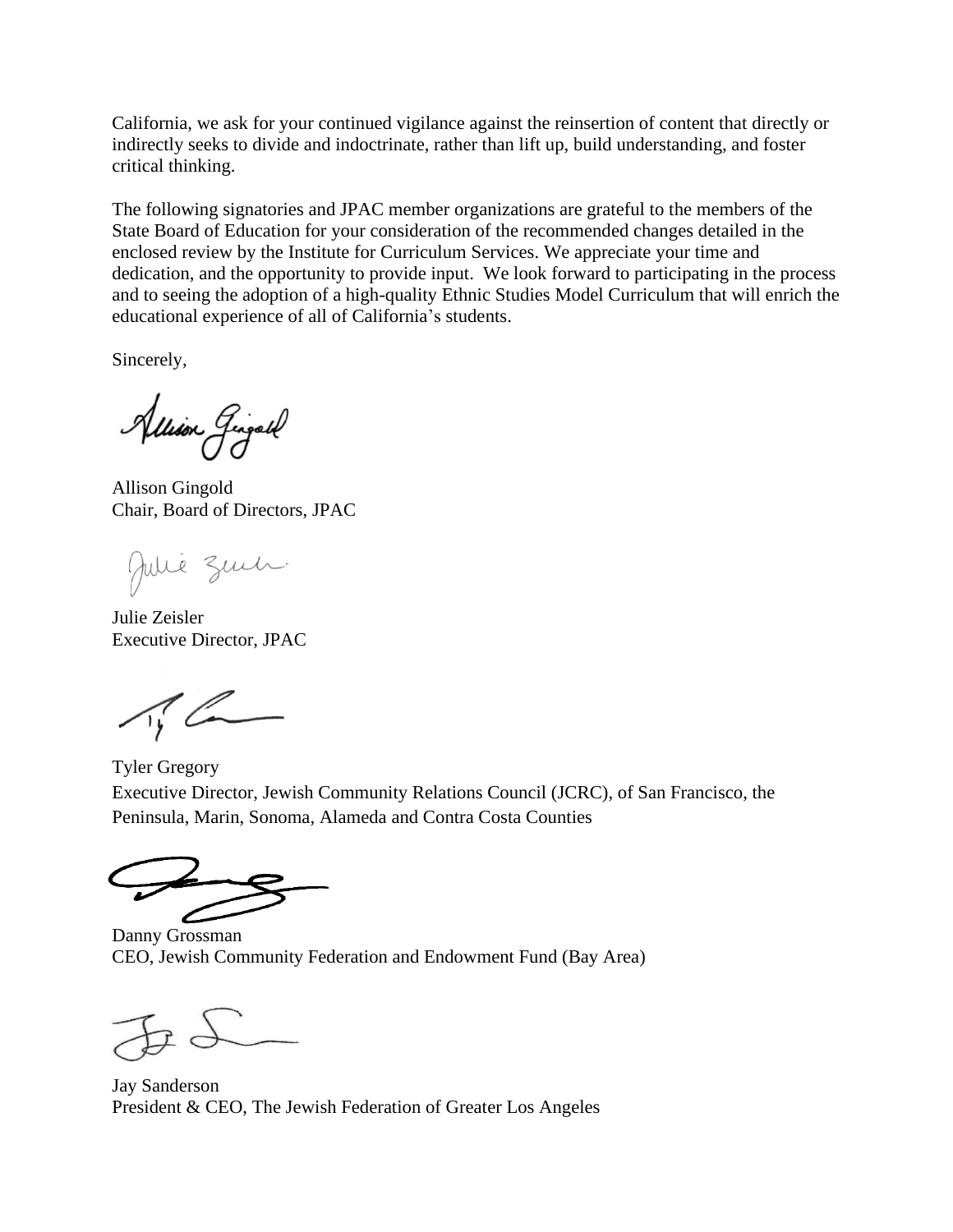Diane Fisher Director, Community Relations Council, Jewish Federation of Silicon Valley

William Recht Executive Director, Jewish Federation of the Sacramento Region

Jason Moss

Jason Moss Executive Director, Jewish Federation of the Greater San Gabriel and Pomona Valleys

 $\rho$   $\Lambda$ 

Zachary M. Benjamin Chief Executive Officer, Jewish Long Beach

Cheri DeKofsky

Executive Director, Jewish Federation of Ventura County

Cyrdi Sili

Cyndi Silverman Executive Director, Jewish Federation of Santa Barbara

Leadrmony

Lisa Armony Director, The Rose Project, Jewish Federation and Family Services Orange County